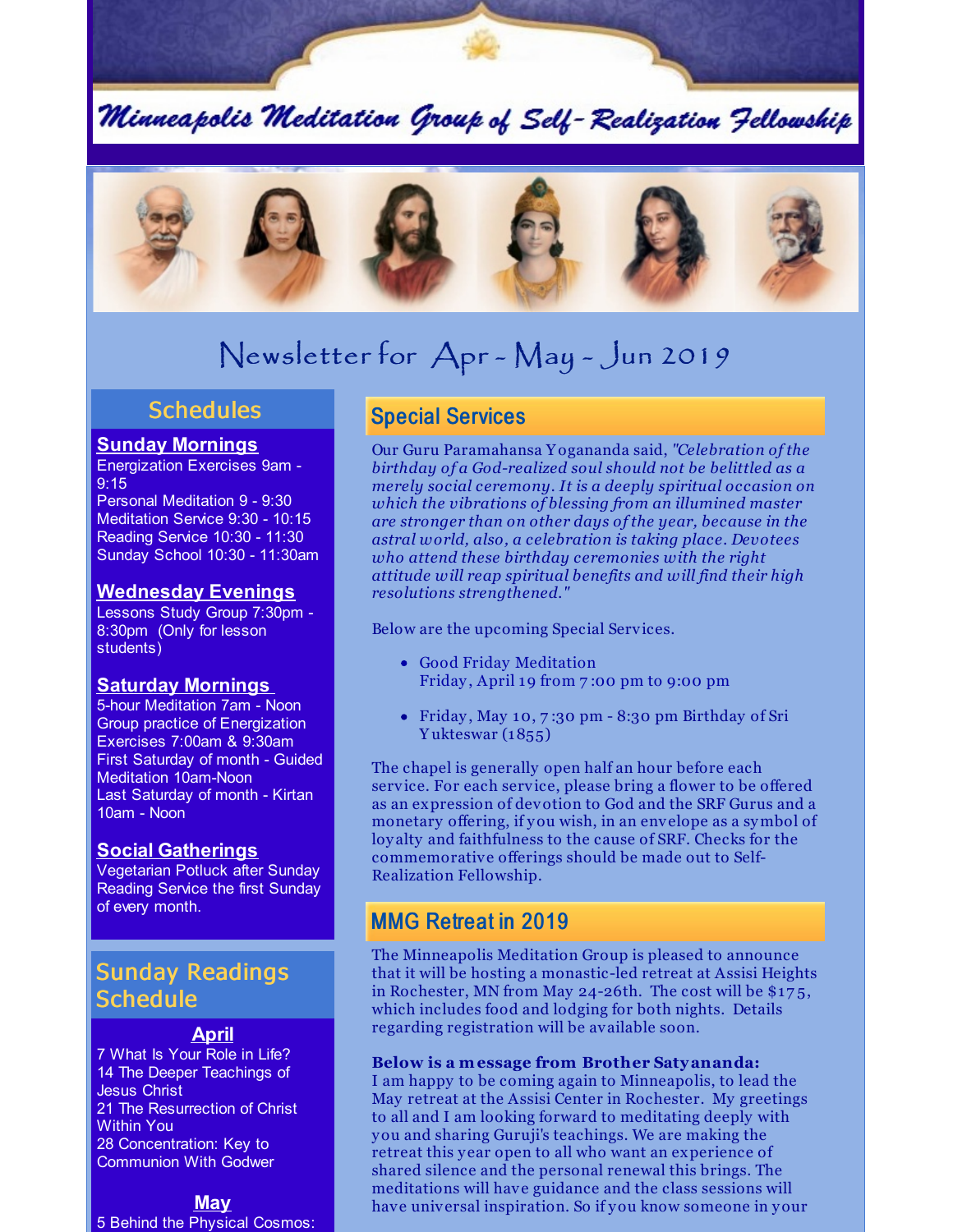A World of Light and Energy 12 God's Nature in the Mother 19 God-Mindedness - Key to Freedom 26 Understanding Life and Death

#### **June**

2 Success Through Attunement With God 9 Creating World Unity Through Yoga Meditation 16 God's Nature in the Father 23 How Even-mindedness Leads to God-Awareness 30 Is Peace Possible in Today's World?

### Quote From Master



*One dangerous trait that all should avoid is treachery. He who is treacherous psychological furniture will betray friends, family, everyone. He does not know the meaning of the word "loyalty." I say to you that treachery is the greatest punishable crime before the tribunal of God. Jesus prayed for his crucifiers, "Father, forgive them, for they know not what they do." In other words, he urged God to forgive those whose psychologically misguided mentalities made them misunderstand him and what he stood for. He also forgave Mary Magdalene, who was accused of adultery. But what did he say about Judas and men like him? "Woe to that man by whom the Son of man is betrayed! good were it for that man if he had never been bom." \* Treachery is the highest sin, because it is a deliberate act intended to harm those who trusted the betrayer. It is a deliberate stabbing of the soul. Suppose someone professes great friendship for you, and trustingly you confide*

life whom you feel would enjoy this type of weekend, feel free to make the invitation. My best wishes and pray ers to you and your families, Bro. Saty ananda

### Next General Meeting

Our next General Meeting will be **July 14th after the reading service.**



# Clean-Up Day

We will be having a clean up day on Saturday, May 11th at our church in preparation for the monastic visit. Lunch will be provided at noon and the clean-up will go from 1 -4 p.m. All are encouraged to attend.

### World Convocation 2019



Self-Realization Fellowship cordially invites you to the 2019 Convocation to be held on **August 4-10, 2019**. Thousands of SRF members from around the world will gather in Los Angeles for a profoundly inspiring week of spiritual renewal and fellowship, as we immerse ourselves in the teachings of our guru, Paramahansa Y ogananda. Please see registration and Hotel [information](http://www.yogananda-srf.org/srf_world_convocation.aspx#.XKGBkZhKiUk) on Mother Center's website at this Link.

### Summer Day Programs for Youth and Teens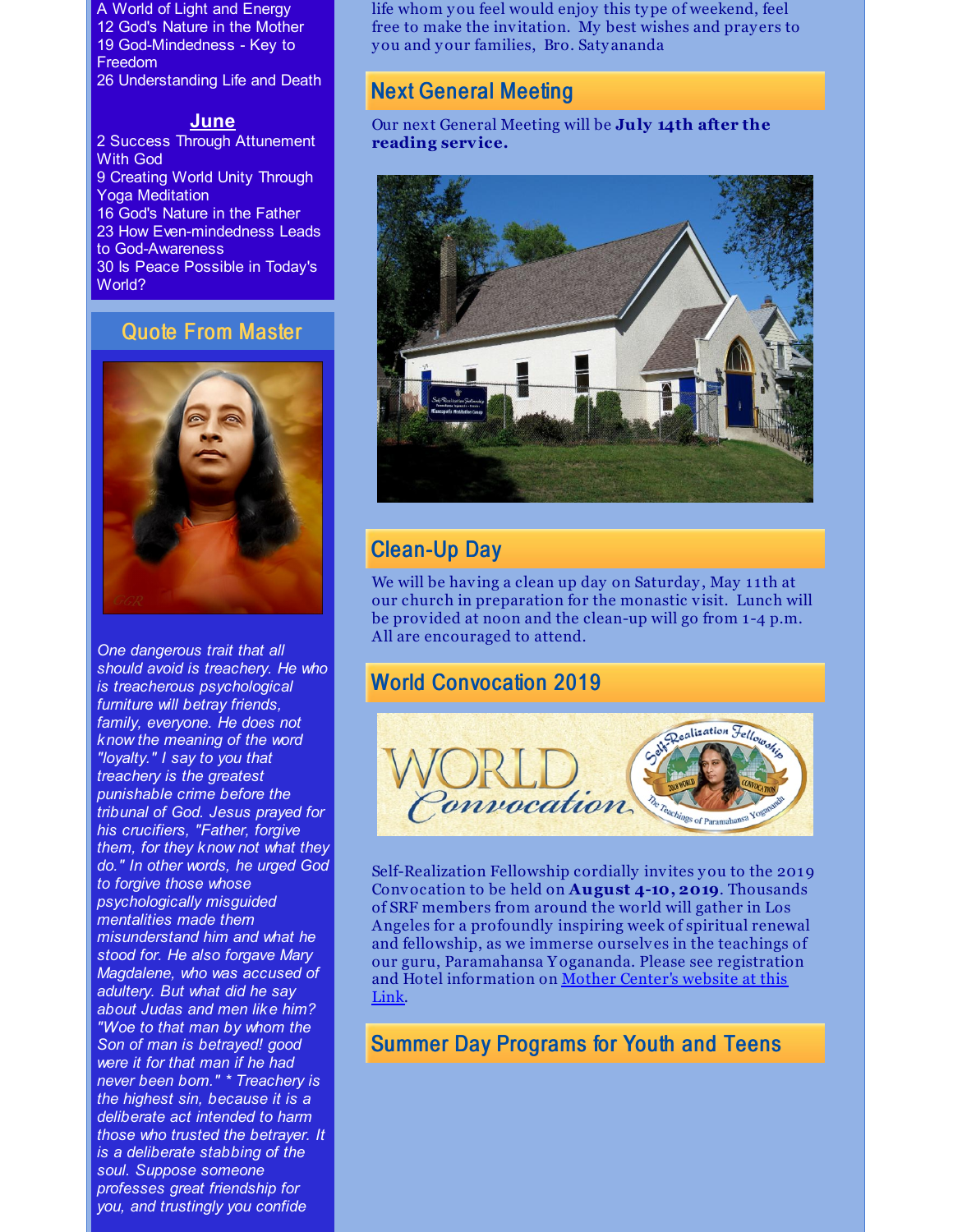*your troubles to him. If he takes advantage of this, and for his own ends, or out of spite, tells your problems and faults to others, that is a sin of treachery against God in man. One who accepts a guru, and then breaks his vows to the guru and betrays him, is guilty of the deepest treachery. There is no greater sin before God than for one to turn against the messenger sent to him by God Himself. So never profess loyalty or friendship for anyone unless you mean it. It would be better to tell him what you truly think. Never talk against a friend behind his back. If you have something to say about a friend, say it with kindness in front of him, or to his face,- or else don't say it at all.*

- Paramahansa Yogananda - The Divine Romance, Psychological Furniture Page 147.



Summer Day Program for Children and Teens, which is a part of Self-Realization Fellowship How-to-Live Y outh Programs, will be held on following dates: Girls Week: June 24 - 28, 2019 Boy s Week: July 1 - 5, 2019 Please see [details](https://yogananda.org/summer-day-program#Overview) here.

# News From Mother Center

We are happy to report that Mother Center recently launched new website: <https://yogananda.org>

Brother Chidananda, president and spiritual head of Self-Realization Fellowship/Y ogoda Satsanga Society of India, held a satsanga at SRF International Headquarters on January 31 to inaugurate the new edition of the SRF/Y SS Lessons. The event was livestreamed to SRF/Y SS members and friends around the world. Please see



Launch Event for the New Edition of the Self-Realization Fellowship Lessons

### Minneapolis Meditation Group Book Room

Y ou are welcome to visit our book room where there are books and audio CDs by Paramahansa Y ogananda as well as other CDs, DVDs and other items for purchase. Several books and media are also available for borrowing from the library in the book room.

There is also a lending library where one is free to check out books.

### MMG Severe Weather Policy

Please be advised that Minneapolis Meditation Group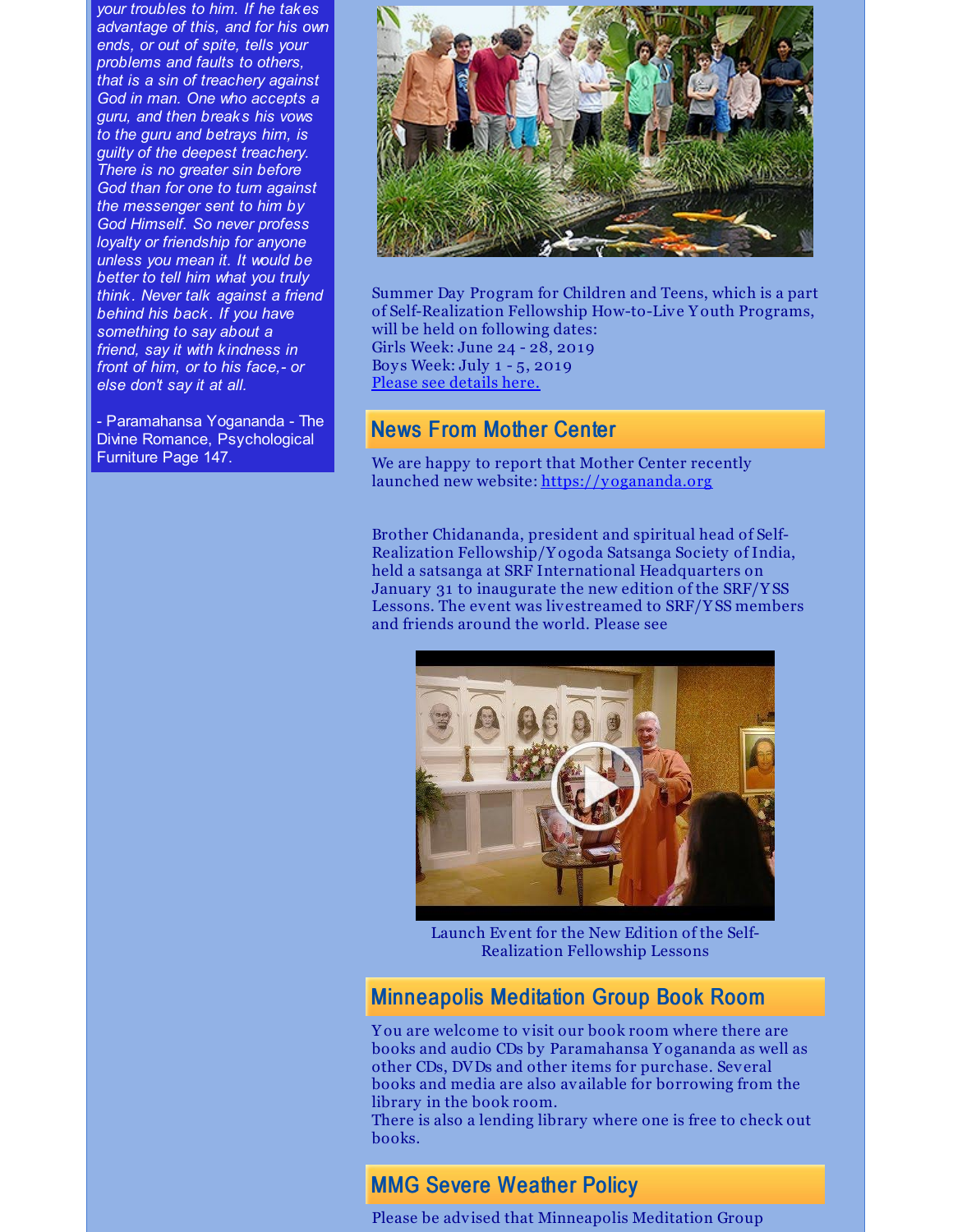services will be cancelled if a severe weather warning is issued by the [National](https://forecast.weather.gov/MapClick.php?CityName=Minneapolis&state=MN&site=MPX&textField1=44.9618&textField2=-93.2668&e=0) Weather Service that includes our church area (the city of Minneapolis or Hennepin County ), within a window of two hours prior to a scheduled service to two hours after a scheduled service. It will be the responsibility of each member to be aware of any severe weather warnings prior to a scheduled service. This includes severe thunderstorm warnings, tornado warnings and winter storm warnings.

Y ou can find more details on the policy on our web site at http://srfminneapolis.org/contact/severe-weatherpolicy /

### Donations Information

If you write a check to the group, please know that checks pay able to "Minneapolis Meditation Group"will be deposited locally and used to support the group's activities, pay utility bills and so on. Checks pay able to "Self Realization Fellowship" are sent to SRF's world headquarters in Los Angeles and are used by them to support SRF's work. It is customary when writing checks during special services such as commemorative services to make the check pay able to SRF. If you wish to specifically help the group with on-going repairs needs of the MMG building, make your check pay able to "Self Realization Fellowship" and write "MMG Building Fund" in the memo section of the check. Thank you for your support of our group.

#### Electronic Payments Service

Now you can make electronic payments for various items such as retreats, books or donations to Minneapolis Meditation Group using paypal. Please use the following link to make electronic payments.

#### <https://www.paypal.me/srfminneapolis>

Please note that it's free within the U.S. to send money to us with paypal when you use only your PayPal balance or bank account, or a combination of your PayPal balance and bank account. It is expected that there would be a fee to send money as a personal payment using a debit card or credit card. The fee in the U.S. is 2.9% plus \$0.30 USD of the amount you send. For example, if you send \$17 5.00 USD by credit card, the fee would be \$5.38 USD. Please check the paypal website to get an up to date information. Should you decide to send a payment using paypal, please include your full name, phone number and the details of what the payment is for.

### SRF Mother Center eNews

We would like to take this opportunity to encourage you to sign up for the SRF eNews by [clicking](https://members.yogananda-srf.org/MemberPortal/Account/RegisterEmail) here. Y ou may choose to receive:

- Monthly eNewsletters with inspirational quotes, articles and tips for daily spiritual living;

- News about SRF events in your area;

- SRF Students communications, like subscription renewal notices, invitations to Kriya Yoga initiations, and various other items mailed to SRF students. (you will need your reference number to sign up for this option);

- Publication news, containing announcements of the latest SRF books, CDs, DVDs, promotions, etc.